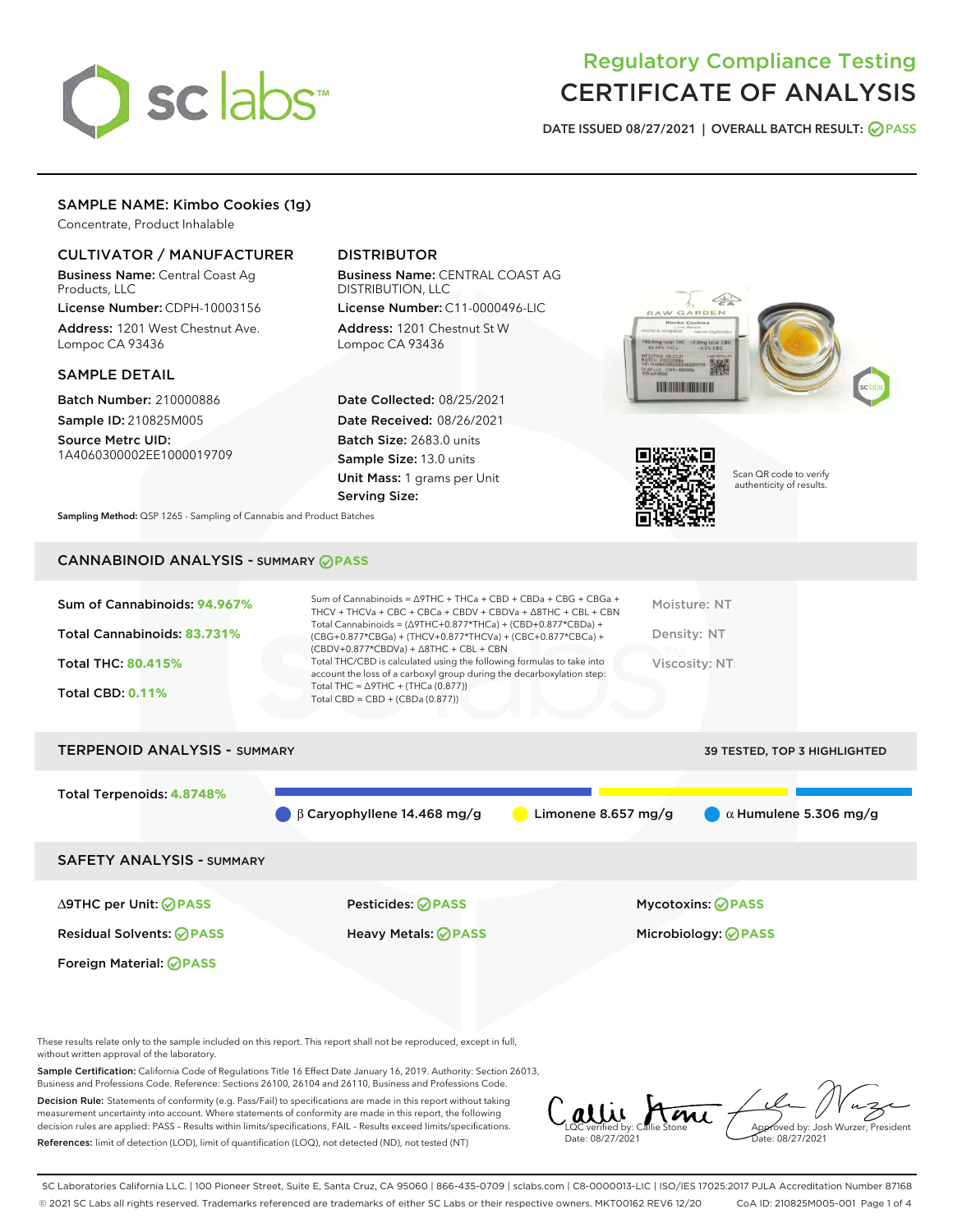



KIMBO COOKIES (1G) | DATE ISSUED 08/27/2021 | OVERALL BATCH RESULT: **● PASS** 

#### CANNABINOID TEST RESULTS - 08/27/2021 2 PASS

Tested by high-performance liquid chromatography with diode-array detection (HPLC-DAD). **Method:** QSP 1157 - Analysis of Cannabinoids by HPLC-DAD

#### TOTAL CANNABINOIDS: **83.731%**

Total Cannabinoids (Total THC) + (Total CBD) + (Total CBG) + (Total THCV) + (Total CBC) + (Total CBDV) + ∆8THC + CBL + CBN

TOTAL THC: **80.415%** Total THC (∆9THC+0.877\*THCa)

TOTAL CBD: **0.11%**

Total CBD (CBD+0.877\*CBDa)

TOTAL CBG: 1.73% Total CBG (CBG+0.877\*CBGa)

TOTAL THCV: 0.394% Total THCV (THCV+0.877\*THCVa)

TOTAL CBC: 1.082% Total CBC (CBC+0.877\*CBCa)

TOTAL CBDV: ND Total CBDV (CBDV+0.877\*CBDVa)

| <b>COMPOUND</b>  | LOD/LOQ<br>(mg/g)          | <b>MEASUREMENT</b><br><b>UNCERTAINTY</b><br>(mg/g) | <b>RESULT</b><br>(mg/g) | <b>RESULT</b><br>(%) |
|------------------|----------------------------|----------------------------------------------------|-------------------------|----------------------|
| <b>THCa</b>      | 0.05/0.14                  | ±22.563                                            | 877.95                  | 87.795               |
| <b>A9THC</b>     | 0.06 / 0.26                | ±1.176                                             | 34.19                   | 3.419                |
| <b>CBGa</b>      | 0.1/0.2                    | ±0.93                                              | 17.9                    | 1.79                 |
| <b>CBCa</b>      | 0.07/0.28                  | ±0.570                                             | 11.65                   | 1.165                |
| <b>THCVa</b>     | 0.07/0.20                  | ±0.214                                             | 4.49                    | 0.449                |
| <b>CBG</b>       | 0.06/0.19                  | ±0.065                                             | 1.64                    | 0.164                |
| <b>CBDa</b>      | 0.02/0.19                  | ±0.036                                             | 1.25                    | 0.125                |
| <b>CBC</b>       | 0.2 / 0.5                  | ±0.02                                              | 0.6                     | 0.06                 |
| $\triangle$ 8THC | 0.1/0.4                    | N/A                                                | <b>ND</b>               | <b>ND</b>            |
| <b>THCV</b>      | 0.1/0.2                    | N/A                                                | <b>ND</b>               | <b>ND</b>            |
| <b>CBD</b>       | 0.07/0.29                  | N/A                                                | <b>ND</b>               | <b>ND</b>            |
| <b>CBDV</b>      | 0.04 / 0.15                | N/A                                                | <b>ND</b>               | <b>ND</b>            |
| <b>CBDVa</b>     | 0.03/0.53                  | N/A                                                | <b>ND</b>               | <b>ND</b>            |
| <b>CBL</b>       | 0.06 / 0.24                | N/A                                                | <b>ND</b>               | <b>ND</b>            |
| <b>CBN</b>       | 0.1/0.3                    | N/A                                                | <b>ND</b>               | <b>ND</b>            |
|                  | <b>SUM OF CANNABINOIDS</b> |                                                    | 949.67 mg/g             | 94.967%              |

#### **UNIT MASS: 1 grams per Unit**

| ∆9THC per Unit                        | 1120 per-package limit     | 34.19 mg/unit<br><b>PASS</b> |  |  |
|---------------------------------------|----------------------------|------------------------------|--|--|
| <b>Total THC per Unit</b>             |                            | 804.15 mg/unit               |  |  |
| <b>CBD per Unit</b>                   |                            | <b>ND</b>                    |  |  |
| <b>Total CBD per Unit</b>             |                            | $1.10$ mg/unit               |  |  |
| Sum of Cannabinoids<br>per Unit       |                            | 949.67 mg/unit               |  |  |
| <b>Total Cannabinoids</b><br>per Unit |                            | 837.31 mg/unit               |  |  |
| <b>MOISTURE TEST RESULT</b>           | <b>DENSITY TEST RESULT</b> | <b>VISCOSITY TEST RESULT</b> |  |  |

Not Tested

Not Tested

Not Tested

#### TERPENOID TEST RESULTS - 08/27/2021

Terpene analysis utilizing gas chromatography-flame ionization detection (GC-FID). **Method:** QSP 1192 - Analysis of Terpenoids by GC-FID

| <b>COMPOUND</b>           | LOD/LOQ<br>(mg/g) | <b>MEASUREMENT</b><br><b>UNCERTAINTY</b><br>(mg/g) | <b>RESULT</b><br>(mg/g)                          | <b>RESULT</b><br>$(\%)$ |
|---------------------------|-------------------|----------------------------------------------------|--------------------------------------------------|-------------------------|
| $\beta$ Caryophyllene     | 0.004 / 0.012     | ±0.5151                                            | 14.468                                           | 1.4468                  |
| Limonene                  | 0.005 / 0.016     | ±0.1238                                            | 8.657                                            | 0.8657                  |
| $\alpha$ Humulene         | 0.009 / 0.029     | ±0.1703                                            | 5.306                                            | 0.5306                  |
| <b>Myrcene</b>            | 0.008 / 0.025     | ±0.0425                                            | 3.297                                            | 0.3297                  |
| $\alpha$ Bisabolol        | 0.008 / 0.026     | ±0.1701                                            | 3.185                                            | 0.3185                  |
| Linalool                  | 0.009/0.032       | ±0.0790                                            | 2.078                                            | 0.2078                  |
| Ocimene                   | 0.011 / 0.038     | ±0.0593                                            | 1.847                                            | 0.1847                  |
| <b>Terpineol</b>          | 0.016 / 0.055     | ±0.1110                                            | 1.808                                            | 0.1808                  |
| Guaiol                    | 0.009 / 0.030     | ±0.0634                                            | 1.343                                            | 0.1343                  |
| Fenchol                   | 0.010 / 0.034     | ±0.0467                                            | 1.207                                            | 0.1207                  |
| $\beta$ Pinene            | 0.004 / 0.014     | ±0.0122                                            | 1.058                                            | 0.1058                  |
| trans- $\beta$ -Farnesene | 0.008 / 0.025     | ±0.0336                                            | 0.946                                            | 0.0946                  |
| <b>Nerolidol</b>          | 0.009 / 0.028     | ±0.0569                                            | 0.904                                            | 0.0904                  |
| $\alpha$ Pinene           | 0.005 / 0.017     | ±0.0075                                            | 0.876                                            | 0.0876                  |
| Caryophyllene<br>Oxide    | 0.010 / 0.033     | ±0.0353                                            | 0.768                                            | 0.0768                  |
| Terpinolene               | 0.008 / 0.026     | ±0.0065                                            | 0.317                                            | 0.0317                  |
| <b>Borneol</b>            | 0.005 / 0.016     | ±0.0125                                            | 0.297                                            | 0.0297                  |
| Camphene                  | 0.005 / 0.015     | ±0.0014                                            | 0.123                                            | 0.0123                  |
| Fenchone                  | 0.009 / 0.028     | ±0.0033                                            | 0.115                                            | 0.0115                  |
| Citronellol               | 0.003 / 0.010     | ±0.0023                                            | 0.048                                            | 0.0048                  |
| Sabinene Hydrate          | 0.006 / 0.022     | ±0.0017                                            | 0.045                                            | 0.0045                  |
| Nerol                     | 0.003 / 0.011     | ±0.0009                                            | 0.021                                            | 0.0021                  |
| Eucalyptol                | 0.006 / 0.018     | ±0.0005                                            | 0.019                                            | 0.0019                  |
| Geraniol                  | 0.002 / 0.007     | ±0.0007                                            | 0.015                                            | 0.0015                  |
| Sabinene                  | 0.004 / 0.014     | N/A                                                | <loq< th=""><th><loq< th=""></loq<></th></loq<>  | <loq< th=""></loq<>     |
| $\alpha$ Phellandrene     | 0.006 / 0.020     | N/A                                                | <loq< th=""><th><loq< th=""></loq<></th></loq<>  | <loq< th=""></loq<>     |
| 3 Carene                  | 0.005 / 0.018     | N/A                                                | <loq< th=""><th><math>&lt;</math>LOQ</th></loq<> | $<$ LOQ                 |
| $\alpha$ Terpinene        | 0.005 / 0.017     | N/A                                                | <loq< th=""><th><loq< th=""></loq<></th></loq<>  | <loq< th=""></loq<>     |
| $\gamma$ Terpinene        | 0.006 / 0.018     | N/A                                                | <loq< th=""><th><loq< th=""></loq<></th></loq<>  | <loq< th=""></loq<>     |
| p-Cymene                  | 0.005 / 0.016     | N/A                                                | ND                                               | ND                      |
| (-)-Isopulegol            | 0.005 / 0.016     | N/A                                                | ND                                               | ND                      |
| Camphor                   | 0.006 / 0.019     | N/A                                                | ND                                               | ND                      |
| Isoborneol                | 0.004 / 0.012     | N/A                                                | ND                                               | <b>ND</b>               |
| Menthol                   | 0.008 / 0.025     | N/A                                                | <b>ND</b>                                        | <b>ND</b>               |
| R-(+)-Pulegone            | 0.003 / 0.011     | N/A                                                | ND                                               | ND                      |
| <b>Geranyl Acetate</b>    | 0.004 / 0.014     | N/A                                                | ND                                               | ND                      |
| $\alpha$ Cedrene          | 0.005 / 0.016     | N/A                                                | <b>ND</b>                                        | <b>ND</b>               |
| Valencene                 | 0.009 / 0.030     | N/A                                                | ND                                               | ND                      |
| Cedrol                    | 0.008 / 0.027     | N/A                                                | <b>ND</b>                                        | ND                      |
| <b>TOTAL TERPENOIDS</b>   |                   | 48.748 mg/g                                        | 4.8748%                                          |                         |

SC Laboratories California LLC. | 100 Pioneer Street, Suite E, Santa Cruz, CA 95060 | 866-435-0709 | sclabs.com | C8-0000013-LIC | ISO/IES 17025:2017 PJLA Accreditation Number 87168 © 2021 SC Labs all rights reserved. Trademarks referenced are trademarks of either SC Labs or their respective owners. MKT00162 REV6 12/20 CoA ID: 210825M005-001 Page 2 of 4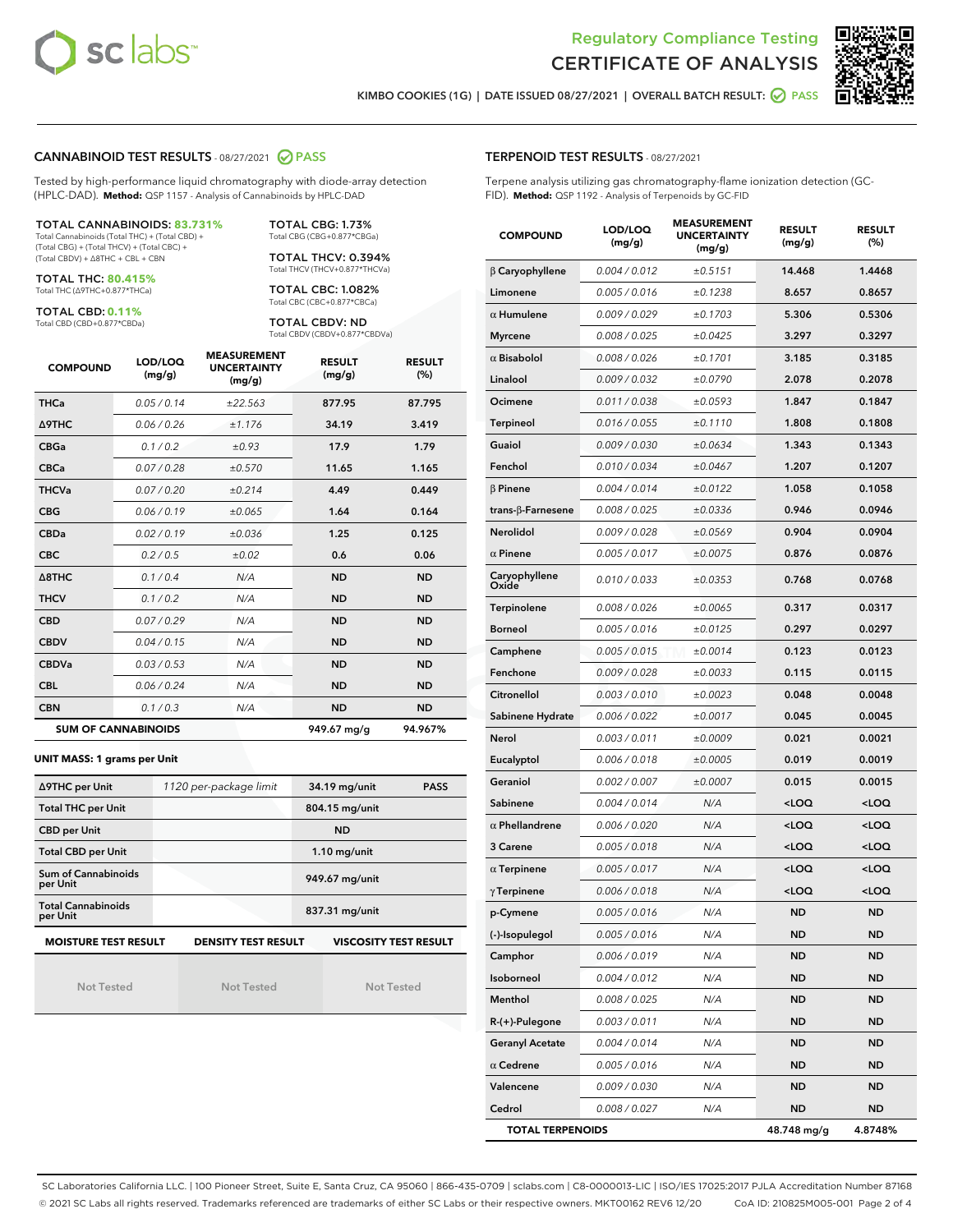



KIMBO COOKIES (1G) | DATE ISSUED 08/27/2021 | OVERALL BATCH RESULT:  $\bigcirc$  PASS

# CATEGORY 1 PESTICIDE TEST RESULTS - 08/27/2021 2 PASS

Pesticide and plant growth regulator analysis utilizing high-performance liquid chromatography-mass spectrometry (HPLC-MS) or gas chromatography-mass spectrometry (GC-MS). \*GC-MS utilized where indicated. **Method:** QSP 1212 - Analysis of Pesticides and Mycotoxins by LC-MS or QSP 1213 - Analysis of Pesticides by GC-MS

| <b>COMPOUND</b>             | LOD/LOQ<br>$(\mu g/g)$ | <b>ACTION</b><br><b>LIMIT</b><br>$(\mu g/g)$ | <b>MEASUREMENT</b><br><b>UNCERTAINTY</b><br>$(\mu g/g)$ | <b>RESULT</b><br>$(\mu g/g)$ | <b>RESULT</b> |
|-----------------------------|------------------------|----------------------------------------------|---------------------------------------------------------|------------------------------|---------------|
| Aldicarb                    | 0.03/0.08              | $>$ LOD                                      | N/A                                                     | <b>ND</b>                    | <b>PASS</b>   |
| Carbofuran                  | 0.02 / 0.05            | $\ge$ LOD                                    | N/A                                                     | <b>ND</b>                    | <b>PASS</b>   |
| Chlordane*                  | 0.03 / 0.08            | $\ge$ LOD                                    | N/A                                                     | <b>ND</b>                    | <b>PASS</b>   |
| Chlorfenapyr*               | 0.03/0.10              | $\ge$ LOD                                    | N/A                                                     | <b>ND</b>                    | <b>PASS</b>   |
| Chlorpyrifos                | 0.02 / 0.06            | $\ge$ LOD                                    | N/A                                                     | <b>ND</b>                    | <b>PASS</b>   |
| Coumaphos                   | 0.02 / 0.07            | $\ge$ LOD                                    | N/A                                                     | <b>ND</b>                    | <b>PASS</b>   |
| Daminozide                  | 0.02/0.07              | $>$ LOD                                      | N/A                                                     | <b>ND</b>                    | <b>PASS</b>   |
| <b>DDVP</b><br>(Dichlorvos) | 0.03/0.09              | $\ge$ LOD                                    | N/A                                                     | <b>ND</b>                    | <b>PASS</b>   |
| <b>Dimethoate</b>           | 0.03 / 0.08            | $\ge$ LOD                                    | N/A                                                     | <b>ND</b>                    | <b>PASS</b>   |
| Ethoprop(hos)               | 0.03/0.10              | $\ge$ LOD                                    | N/A                                                     | <b>ND</b>                    | <b>PASS</b>   |
| Etofenprox                  | 0.02 / 0.06            | $\ge$ LOD                                    | N/A                                                     | <b>ND</b>                    | <b>PASS</b>   |
| Fenoxycarb                  | 0.03/0.08              | $\ge$ LOD                                    | N/A                                                     | <b>ND</b>                    | <b>PASS</b>   |
| Fipronil                    | 0.03 / 0.08            | $\ge$ LOD                                    | N/A                                                     | <b>ND</b>                    | <b>PASS</b>   |
| Imazalil                    | 0.02 / 0.06            | $\geq$ LOD                                   | N/A                                                     | <b>ND</b>                    | <b>PASS</b>   |
| Methiocarb                  | 0.02 / 0.07            | $>$ LOD                                      | N/A                                                     | <b>ND</b>                    | <b>PASS</b>   |
| Methyl<br>parathion         | 0.03/0.10              | $\ge$ LOD                                    | N/A                                                     | <b>ND</b>                    | <b>PASS</b>   |
| <b>Mevinphos</b>            | 0.03/0.09              | $\ge$ LOD                                    | N/A                                                     | <b>ND</b>                    | <b>PASS</b>   |
| Paclobutrazol               | 0.02 / 0.05            | $>$ LOD                                      | N/A                                                     | <b>ND</b>                    | <b>PASS</b>   |
| Propoxur                    | 0.03/0.09              | $\ge$ LOD                                    | N/A                                                     | <b>ND</b>                    | <b>PASS</b>   |
| Spiroxamine                 | 0.03 / 0.08            | $\ge$ LOD                                    | N/A                                                     | <b>ND</b>                    | <b>PASS</b>   |
| <b>Thiacloprid</b>          | 0.03/0.10              | $\ge$ LOD                                    | N/A                                                     | <b>ND</b>                    | <b>PASS</b>   |

#### CATEGORY 2 PESTICIDE TEST RESULTS - 08/27/2021 @ PASS

| <b>COMPOUND</b>          | LOD/LOO<br>$(\mu g/g)$ | <b>ACTION</b><br>LIMIT<br>$(\mu g/g)$ | <b>MEASUREMENT</b><br><b>UNCERTAINTY</b><br>$(\mu g/g)$ | <b>RESULT</b><br>$(\mu g/g)$ | <b>RESULT</b> |  |
|--------------------------|------------------------|---------------------------------------|---------------------------------------------------------|------------------------------|---------------|--|
| Abamectin                | 0.03/0.10              | 0.1                                   | N/A                                                     | <b>ND</b>                    | <b>PASS</b>   |  |
| Acephate                 | 0.02/0.07              | 0.1                                   | N/A                                                     | <b>ND</b>                    | <b>PASS</b>   |  |
| Acequinocyl              | 0.02/0.07              | 0.1                                   | N/A                                                     | <b>ND</b>                    | <b>PASS</b>   |  |
| Acetamiprid              | 0.02 / 0.05            | 0.1                                   | N/A                                                     | <b>ND</b>                    | <b>PASS</b>   |  |
| Azoxystrobin             | 0.02/0.07              | 0.1                                   | N/A                                                     | <b>ND</b>                    | <b>PASS</b>   |  |
| <b>Bifenazate</b>        | 0.01 / 0.04            | 0.1                                   | N/A                                                     | <b>ND</b>                    | <b>PASS</b>   |  |
| <b>Bifenthrin</b>        | 0.02 / 0.05            | 3                                     | N/A                                                     | <b>ND</b>                    | <b>PASS</b>   |  |
| <b>Boscalid</b>          | 0.03/0.09              | 0.1                                   | N/A                                                     | <b>ND</b>                    | <b>PASS</b>   |  |
| Captan                   | 0.19/0.57              | 0.7                                   | N/A                                                     | <b>ND</b>                    | <b>PASS</b>   |  |
| Carbaryl                 | 0.02/0.06              | 0.5                                   | N/A                                                     | <b>ND</b>                    | <b>PASS</b>   |  |
| Chlorantranilip-<br>role | 0.04/0.12              | 10                                    | N/A                                                     | <b>ND</b>                    | <b>PASS</b>   |  |
| Clofentezine             | 0.03/0.09              | 0.1                                   | N/A                                                     | <b>ND</b>                    | <b>PASS</b>   |  |

| <b>CATEGORY 2 PESTICIDE TEST RESULTS</b> - 08/27/2021 continued |
|-----------------------------------------------------------------|
|-----------------------------------------------------------------|

| <b>COMPOUND</b>               | LOD/LOQ<br>(µg/g) | <b>ACTION</b><br>LIMIT<br>$(\mu g/g)$ | <b>MEASUREMENT</b><br><b>UNCERTAINTY</b><br>$(\mu g/g)$ | <b>RESULT</b><br>(µg/g) | <b>RESULT</b> |
|-------------------------------|-------------------|---------------------------------------|---------------------------------------------------------|-------------------------|---------------|
| Cyfluthrin                    | 0.12 / 0.38       | 2                                     | N/A                                                     | <b>ND</b>               | <b>PASS</b>   |
| Cypermethrin                  | 0.11 / 0.32       | $\mathcal{I}$                         | N/A                                                     | <b>ND</b>               | <b>PASS</b>   |
| Diazinon                      | 0.02 / 0.05       | 0.1                                   | N/A                                                     | <b>ND</b>               | <b>PASS</b>   |
| Dimethomorph                  | 0.03 / 0.09       | 2                                     | N/A                                                     | <b>ND</b>               | <b>PASS</b>   |
| Etoxazole                     | 0.02 / 0.06       | 0.1                                   | N/A                                                     | <b>ND</b>               | <b>PASS</b>   |
| Fenhexamid                    | 0.03 / 0.09       | 0.1                                   | N/A                                                     | <b>ND</b>               | <b>PASS</b>   |
| Fenpyroximate                 | 0.02 / 0.06       | 0.1                                   | N/A                                                     | <b>ND</b>               | <b>PASS</b>   |
| Flonicamid                    | 0.03 / 0.10       | 0.1                                   | N/A                                                     | <b>ND</b>               | <b>PASS</b>   |
| Fludioxonil                   | 0.03 / 0.10       | 0.1                                   | N/A                                                     | <b>ND</b>               | <b>PASS</b>   |
| Hexythiazox                   | 0.02 / 0.07       | 0.1                                   | N/A                                                     | <b>ND</b>               | <b>PASS</b>   |
| Imidacloprid                  | 0.04 / 0.11       | 5                                     | N/A                                                     | <b>ND</b>               | <b>PASS</b>   |
| Kresoxim-methyl               | 0.02 / 0.07       | 0.1                                   | N/A                                                     | <b>ND</b>               | <b>PASS</b>   |
| Malathion                     | 0.03 / 0.09       | 0.5                                   | N/A                                                     | <b>ND</b>               | <b>PASS</b>   |
| Metalaxyl                     | 0.02 / 0.07       | $\overline{c}$                        | N/A                                                     | <b>ND</b>               | <b>PASS</b>   |
| Methomyl                      | 0.03 / 0.10       | $\mathcal{I}$                         | N/A                                                     | <b>ND</b>               | <b>PASS</b>   |
| Myclobutanil                  | 0.03 / 0.09       | 0.1                                   | N/A                                                     | <b>ND</b>               | <b>PASS</b>   |
| Naled                         | 0.02 / 0.07       | 0.1                                   | N/A                                                     | <b>ND</b>               | <b>PASS</b>   |
| Oxamyl                        | 0.04 / 0.11       | 0.5                                   | N/A                                                     | <b>ND</b>               | <b>PASS</b>   |
| Pentachloronitro-<br>benzene* | 0.03/0.09         | 0.1                                   | N/A                                                     | <b>ND</b>               | <b>PASS</b>   |
| Permethrin                    | 0.04 / 0.12       | 0.5                                   | N/A                                                     | <b>ND</b>               | <b>PASS</b>   |
| Phosmet                       | 0.03 / 0.10       | 0.1                                   | N/A                                                     | <b>ND</b>               | <b>PASS</b>   |
| Piperonylbu-<br>toxide        | 0.02 / 0.07       | 3                                     | N/A                                                     | <b>ND</b>               | <b>PASS</b>   |
| Prallethrin                   | 0.03 / 0.08       | 0.1                                   | N/A                                                     | <b>ND</b>               | <b>PASS</b>   |
| Propiconazole                 | 0.02 / 0.07       | 0.1                                   | N/A                                                     | <b>ND</b>               | <b>PASS</b>   |
| Pyrethrins                    | 0.04 / 0.12       | 0.5                                   | N/A                                                     | <b>ND</b>               | <b>PASS</b>   |
| Pyridaben                     | 0.02 / 0.07       | 0.1                                   | N/A                                                     | <b>ND</b>               | <b>PASS</b>   |
| Spinetoram                    | 0.02 / 0.07       | 0.1                                   | N/A                                                     | <b>ND</b>               | <b>PASS</b>   |
| Spinosad                      | 0.02 / 0.07       | 0.1                                   | N/A                                                     | <b>ND</b>               | <b>PASS</b>   |
| Spiromesifen                  | 0.02 / 0.05       | 0.1                                   | N/A                                                     | <b>ND</b>               | <b>PASS</b>   |
| Spirotetramat                 | 0.02 / 0.06       | 0.1                                   | N/A                                                     | <b>ND</b>               | <b>PASS</b>   |
| Tebuconazole                  | 0.02 / 0.07       | 0.1                                   | N/A                                                     | <b>ND</b>               | <b>PASS</b>   |
| Thiamethoxam                  | 0.03 / 0.10       | 5                                     | N/A                                                     | <b>ND</b>               | <b>PASS</b>   |
| Trifloxystrobin               | 0.03 / 0.08       | 0.1                                   | N/A                                                     | <b>ND</b>               | <b>PASS</b>   |

SC Laboratories California LLC. | 100 Pioneer Street, Suite E, Santa Cruz, CA 95060 | 866-435-0709 | sclabs.com | C8-0000013-LIC | ISO/IES 17025:2017 PJLA Accreditation Number 87168 © 2021 SC Labs all rights reserved. Trademarks referenced are trademarks of either SC Labs or their respective owners. MKT00162 REV6 12/20 CoA ID: 210825M005-001 Page 3 of 4